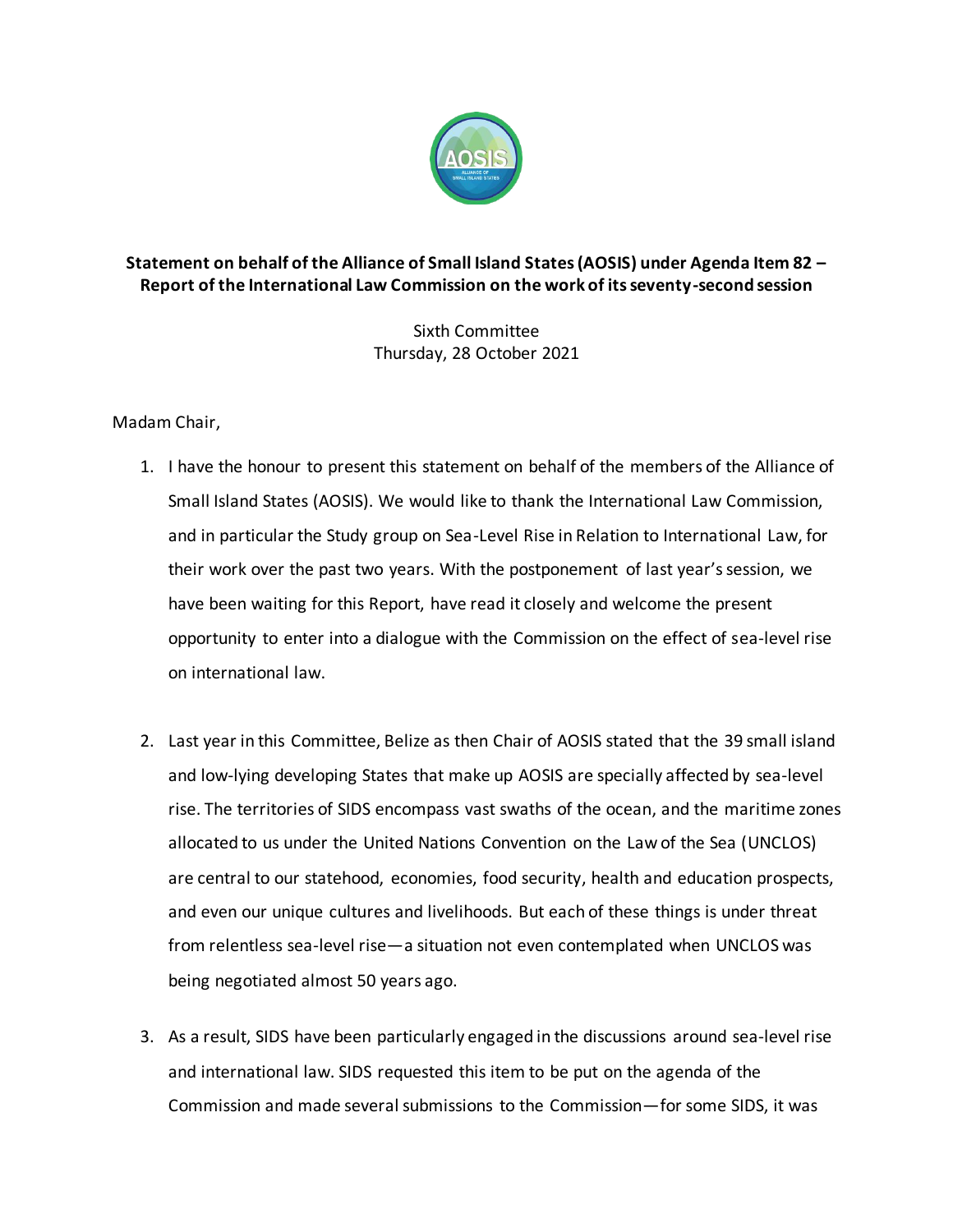their first engagement with the Commission. We have also been engaged here in this Committee. We are determined to be engaged in the development of the international law that affects our States.

- 4. Last month, the 39 Heads of State and Government of AOSIS held a virtual summit and adopted a negotiated declaration, in which they "affirm that there is no obligation under the United Nations Convention on the Law of the Sea to keep baselines and outer limits of maritime zones under review nor to update charts or lists of geographical coordinates once deposited with the Secretary-General of the United Nations, and that such maritime zones and the rights and entitlements that flow from them shall continue to apply without reduction, notwithstanding any physical changes connected to climate change-related sea-level rise."
- 5. This statement reflects AOSIS' interpretation of a lack of an obligation under UNCLOS to review or update baselines and outer limits once deposited with the Secretary-General, and of the practice of many SIDS on this issue. This echoes the statement by the Heads of State and Government of the Pacific Islands Forum in August, and the preliminary observations in the First Issues Paper considered by the Commission this year.
- 6. For small island developing States, legal stability, security, certainty, and predictability in relation to our maritime zones are of paramount importance. As we stated last year, this is achieved through the preservation of baselines and outer limits of maritime zones measured therefrom and their entitlements. In their recent declaration, our Heads of State and Government have affirmed that our maritime zones and their rights and entitlements can be preserved.
- 7. Since our statement to this Committee last year, in which we noted that there is a body of State practice under development in this regard, we have seen additional examples of state practice. Many small island developing States have taken political and legislative measures to preserve their baselines and the existing extent of their maritime zones,